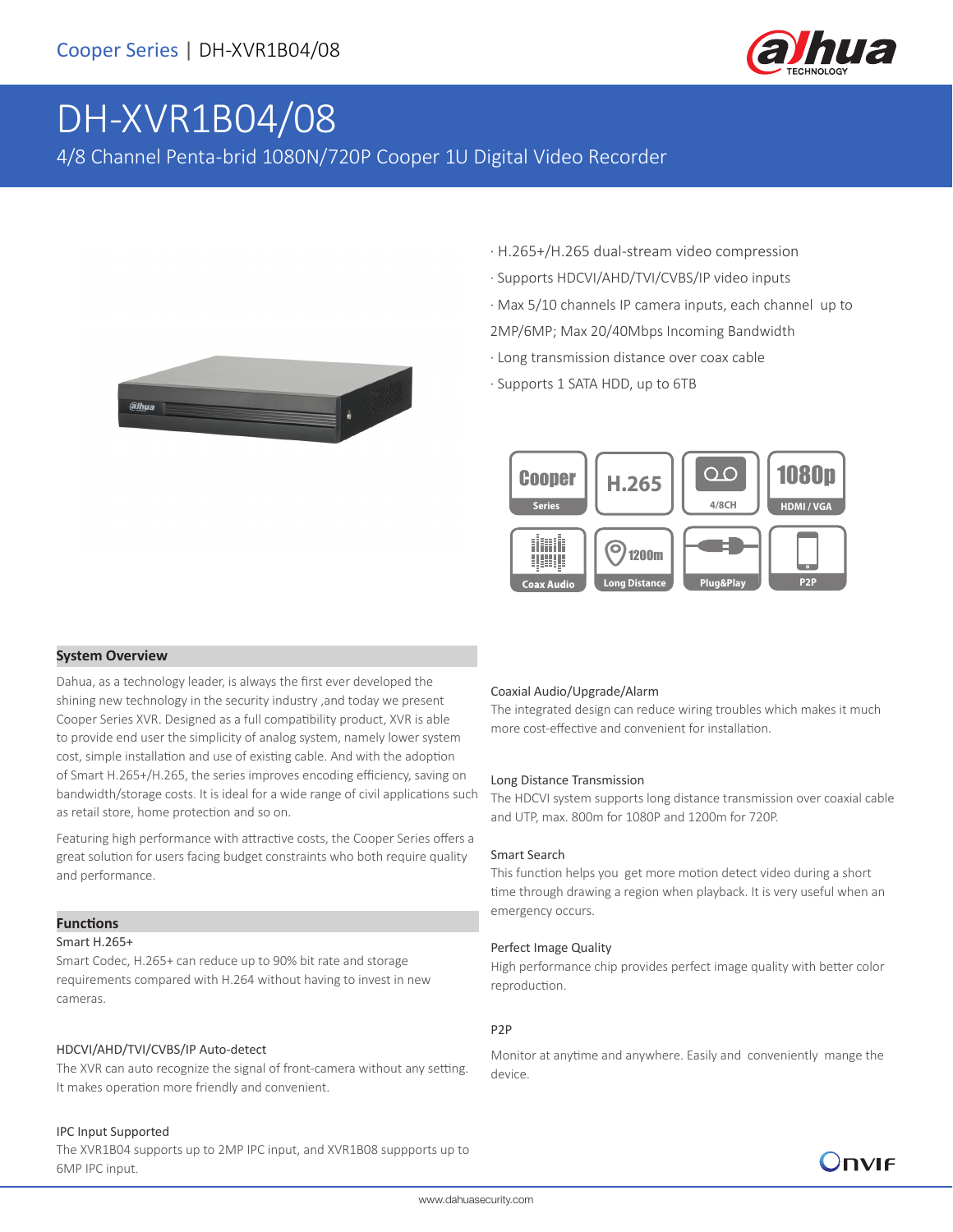# Cooper Series | DH-XVR1B04/08

֦

| <b>Technical Specification</b> |                                                                                                                                                                           | Video Detection and Alarm          |                                                                                                                                                                             |
|--------------------------------|---------------------------------------------------------------------------------------------------------------------------------------------------------------------------|------------------------------------|-----------------------------------------------------------------------------------------------------------------------------------------------------------------------------|
| System                         |                                                                                                                                                                           | <b>Trigger Events</b>              | Recording, PTZ, Tour, Video Push, Email, FTP, Snapshot,<br><b>Buzzer and Screen Tips</b>                                                                                    |
| Main Processor                 | <b>Embedded Processor</b>                                                                                                                                                 | Video Detection                    | Motion Detection, MD Zones: 396 (22 × 18), Video Loss,                                                                                                                      |
| <b>Operating System</b>        | <b>Embedded LINUX</b>                                                                                                                                                     |                                    | Tampering and Diagnosis                                                                                                                                                     |
| Video and Audio                |                                                                                                                                                                           | Alarm input                        | N/A                                                                                                                                                                         |
| Analog Camera Input            | 4/8 Channel, BNC                                                                                                                                                          | Relay Output                       | N/A                                                                                                                                                                         |
| <b>HDCVI Camera</b>            | 4CH: 1080P@25/30fps, 720P@50/60fps, 720P@25/30fps                                                                                                                         | Playback and Backup                |                                                                                                                                                                             |
|                                | 8CH: 1080P@25/30fps, 720P@25/30fps                                                                                                                                        | Playback                           | 4CH: 1/4<br>8CH: 1/4/9                                                                                                                                                      |
| AHD Camera                     | 1080P@25/30, 720P@25/30fps                                                                                                                                                | Search Mode                        | Time /Date, Alarm, MD and Exact Search (accurate to                                                                                                                         |
| TVI Camera<br>CVBS Camera      | 1080P@25/30, 720P@25/30fps<br>PAL/NTSC                                                                                                                                    |                                    | second)                                                                                                                                                                     |
| IP Camera Input                | 4CH: 4+1, each channel up to 2MP<br>8CH: 8+2, each channel up to 6MP                                                                                                      | Playback Function                  | Play, Pause, Stop, Rewind, Fast play, Slow Play, Next File,<br>Previous File, Next Camera, Previous Camera, Full Screen,<br>Repeat, Shuffle, Backup Selection, Digital Zoom |
| Audio In/Out                   | $1/1$ , RCA                                                                                                                                                               | Backup Mode                        | <b>USB Device/Network</b>                                                                                                                                                   |
| Two-way Talk                   | Reuse audio in/out, RCA                                                                                                                                                   | Storage                            |                                                                                                                                                                             |
| Recording                      |                                                                                                                                                                           | Internal HDD                       | 1 SATA Port, up to 6TB capacity                                                                                                                                             |
| Video Compression              | H.265+/H.265/H.264+/H.264                                                                                                                                                 | eSATA                              | N/A                                                                                                                                                                         |
| Resolution                     | 1080N, 720P, 960H, D1, HD1, BCIF, CIF, QCIF                                                                                                                               | Auxiliary Interface                |                                                                                                                                                                             |
|                                | Main Stream:<br>4CH: All channels 1080N/720P/960H/D1/HD1/BCIF/CIF/<br>$QCIF(1^225/30fps)$                                                                                 |                                    |                                                                                                                                                                             |
|                                |                                                                                                                                                                           | <b>USB</b>                         | 2 USB 2.0<br>N/A                                                                                                                                                            |
| Record Rate                    | 8CH: the 1st channel 1080N/720P(1~25/30fps), others<br>1080N/720P(1~15fps); 960H/D1/HD1/BCIF/CIF/                                                                         | <b>RS232</b><br><b>RS485</b>       | N/A                                                                                                                                                                         |
|                                | $QCIF(1^225/30fps)$<br>Sub stream:<br>4CH: CIF/QCIF (1~15fps)                                                                                                             |                                    |                                                                                                                                                                             |
|                                |                                                                                                                                                                           | Electrical                         |                                                                                                                                                                             |
| Video Bit Rate                 | 8CH: CIF/QCIF (1~7fps)<br>32Kbps ~ 4096Kbps Per Channel                                                                                                                   | Power Supply                       | DC12V/1.5A                                                                                                                                                                  |
| Record Mode                    | Manual, Schedule (General, Continuous), MD (Video detection:<br>Motion Detection, Video Loss, Tampering), Alarm, Stop                                                     | Power Consumption<br>(Without HDD) | <10W                                                                                                                                                                        |
|                                | $1~$ ~60 min (default: 60 min), Pre-record: $1~$ ~30 sec, Post-                                                                                                           | Construction                       |                                                                                                                                                                             |
| Record Interval                | record: $10 \approx 300$ sec                                                                                                                                              | Dimensions                         | Cooper 1U, 197mm×192mm×41mm (7.8"×7.6"×1.6")                                                                                                                                |
| Audio Compression              | AAC(only for the 1st channel), G.711A, G.711U, PCM                                                                                                                        | Net Weight                         | 0.54kg (1.19lb)                                                                                                                                                             |
| Audio Sample Rate              | 8KHz, 16 bit Per Channel                                                                                                                                                  | (without HDD)                      | 0.56kg (1.23lb)                                                                                                                                                             |
| Audio Bit Rate                 | 64Kbps Per Channel                                                                                                                                                        | Gross Weight                       | 0.93kg (2.05lb)                                                                                                                                                             |
| Display                        |                                                                                                                                                                           | Installation                       | Desktop installation                                                                                                                                                        |
| Interface                      | 1 HDMI,1 VGA                                                                                                                                                              | Environmental                      |                                                                                                                                                                             |
| Resolution                     | 1920×1080, 1280×1024, 1280×720                                                                                                                                            | <b>Operating Conditions</b>        | $-10^{\circ}$ C ~ +45°C (+14°F ~ +113°F), 10~ 90% RH                                                                                                                        |
| Multi-screen Display           | When IP extension mode not enabled:<br>4CH: 1/4<br>8CH: 1/4/8/9<br>When IP extension mode enabled:<br>4CH: 1/4/6<br>8CH: 1/4/8/9/16                                       | <b>Storage Conditions</b>          | -20°C ~ +70°C (-4°F ~ +158°F), 0~90% RH                                                                                                                                     |
|                                |                                                                                                                                                                           | Third-party Support                |                                                                                                                                                                             |
|                                |                                                                                                                                                                           | Third-party Support                | Dahua, Arecont Vision, AXIS, Bosch, Brickcom, Canon, CP<br>Plus, Dynacolor, Honeywell, Panasonic, Pelco, Samsung,<br>Sanyo, Sony, Videotec, Vivotek, and more               |
| OSD                            | Camera title, Time, Video loss, Camera lock, Motion detection,<br>Recording                                                                                               | Certifications                     |                                                                                                                                                                             |
| Network                        |                                                                                                                                                                           |                                    |                                                                                                                                                                             |
| Interface                      | 1 RJ-45 Port (100M)                                                                                                                                                       | FCC: Part 15 Subpart B             |                                                                                                                                                                             |
| Network Function               | HTTP, HTTPS, TCP/IP, IPv4/IPv6, UPnP, RTSP, UDP, SMTP, NTP,<br>DHCP, DNS, IP Filter ,DDNS, FTP, Alarm Server, P2P,IP Search<br>(Supports Dahua IP camera, DVR, NVS, etc.) | Certifications                     | CE: CE-LVD: EN 60950-1/IEC 60950-1<br>CE-EMC: EN 61000-3-2, EN 61000-3-3, EN 55032, EN 50130,<br>EN 55024                                                                   |
| Max. User Access               | 128 users                                                                                                                                                                 |                                    | UL: UL 60950-1                                                                                                                                                              |
| Smart Phone                    | iPhone, iPad, Android                                                                                                                                                     |                                    |                                                                                                                                                                             |
| Interoperability               | ONVIF 16.12, CGI Conformant                                                                                                                                               |                                    |                                                                                                                                                                             |